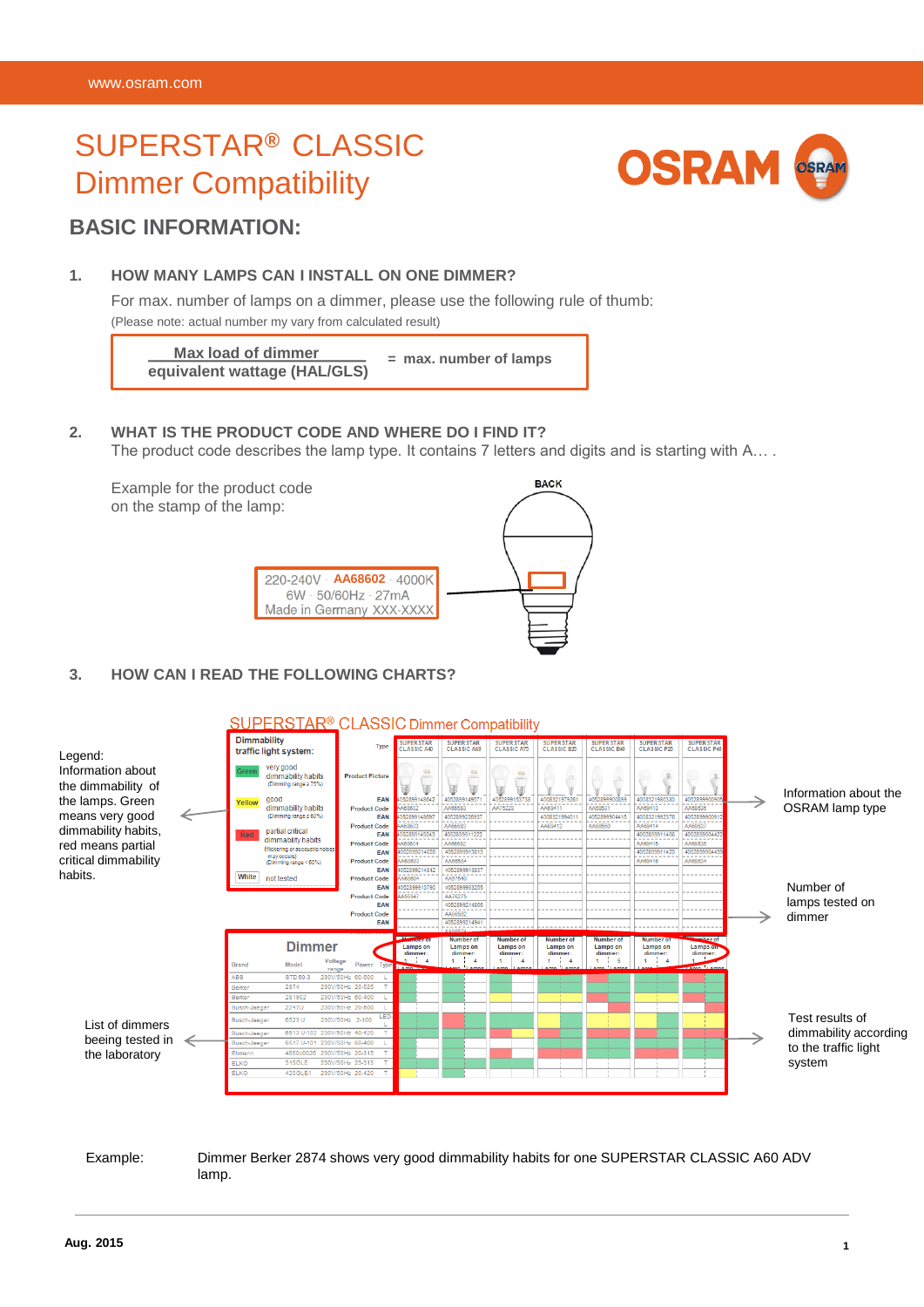# **OSRAM**

#### www.osram.com

## SUPERSTAR**®** CLASSIC Dimmer Compatibility

| <b>Dimmability</b><br>traffic light system: |                                                          | <b>Type</b>                |                        | <b>SUPERSTAR</b><br><b>CLASSIC A40</b> |                          | <b>SUPERSTAR</b><br><b>CLASSIC A60</b> |                          | <b>SUPERSTAR</b><br><b>CLASSIC A75</b> |                          | <b>SUPERSTAR</b><br><b>CLASSIC B25</b> |                     | <b>SUPERSTAR</b><br><b>CLASSIC B40</b> |                          | <b>SUPERSTAR</b><br><b>CLASSIC P25</b> |                          | <b>SUPERSTAR</b><br><b>CLASSIC P40</b> |         |                     |
|---------------------------------------------|----------------------------------------------------------|----------------------------|------------------------|----------------------------------------|--------------------------|----------------------------------------|--------------------------|----------------------------------------|--------------------------|----------------------------------------|---------------------|----------------------------------------|--------------------------|----------------------------------------|--------------------------|----------------------------------------|---------|---------------------|
| Green                                       | very good<br>dimmability habits<br>(Dimming range ≥ 75%) |                            | <b>Product Picture</b> |                                        |                          | S<br>₹                                 |                          | ₩<br>글                                 |                          | s<br>畫                                 |                     | 遇<br>Φ                                 |                          | $\frac{3}{2}$                          | ¥                        | 峯<br>V                                 |         |                     |
| Yellow                                      | good                                                     |                            |                        | EAN                                    | 4052899148642            |                                        | 4052899149571            |                                        | 4052899153738            |                                        | Phase out           |                                        | 4052899900899            |                                        | 4008321980380            |                                        |         | 4052899900905       |
|                                             | dimmability habits<br>(Dimming range ≥ 60%)              |                            | <b>Product Code</b>    | <b>EAN</b>                             | AA78533<br>4052899148697 |                                        | AA78539<br>4052899278219 |                                        | AA78544<br>4052899318991 |                                        |                     |                                        | AB32777<br>4052899904415 |                                        | AB32789<br>4008321992376 |                                        | AA68536 | 4052899900912       |
|                                             |                                                          |                            | <b>Product Code</b>    |                                        | AA78532                  |                                        | AB32769                  |                                        | AA78545                  |                                        |                     |                                        | AB32782                  |                                        | AB32790                  |                                        | AB32803 |                     |
| Red                                         | partial critical<br>dimmability habits                   |                            |                        | <b>EAN</b>                             | 4052899149243            |                                        | 4052899911222            |                                        |                          |                                        |                     |                                        | 4052899279506            |                                        | 4052899911406            |                                        |         | 4052899904422       |
|                                             | (flickering or accoustic noises                          |                            | <b>Product Code</b>    | <b>EAN</b>                             | AA78531                  |                                        | AA78538                  |                                        |                          |                                        |                     |                                        | AB32778<br>4052899279568 |                                        | AB32793                  |                                        | AB32796 |                     |
|                                             | may occure)<br>(Dimming range < 60%)                     |                            | <b>Product Code</b>    |                                        |                          |                                        | 4052899913813<br>AA78537 |                                        |                          |                                        |                     |                                        | AB32784                  |                                        | 4052899911420<br>AB32794 |                                        | AB32795 | 4052899904439       |
|                                             |                                                          |                            |                        | <b>EAN</b>                             |                          |                                        |                          |                                        |                          |                                        |                     |                                        | 4052899279599            |                                        |                          |                                        |         | 4052899279711       |
| White                                       | not tested                                               |                            | <b>Product Code</b>    |                                        |                          |                                        |                          |                                        |                          |                                        |                     |                                        | AB32783                  |                                        |                          |                                        | AB32802 |                     |
|                                             |                                                          |                            | Product Code           | <b>EAN</b>                             |                          |                                        |                          |                                        | amps Test Results        |                                        |                     |                                        | 4052899947788<br>AB34203 |                                        |                          |                                        | AB32804 | 4052899279742       |
|                                             |                                                          |                            |                        | <b>EAA</b>                             |                          |                                        | iollow                   |                                        |                          |                                        |                     |                                        | 4052899288645            |                                        |                          |                                        |         |                     |
|                                             |                                                          |                            | <b>Product Code</b>    |                                        |                          |                                        |                          |                                        |                          |                                        |                     |                                        | AB32786                  |                                        |                          |                                        |         |                     |
|                                             |                                                          |                            |                        | <b>EAN</b>                             |                          |                                        |                          |                                        |                          |                                        |                     |                                        | 4052899279650<br>AB32785 |                                        |                          |                                        |         |                     |
|                                             |                                                          |                            | Product Code           |                                        | Number of                |                                        | Number of                |                                        |                          | Number of                              | Number of           |                                        | Number of                |                                        | Number of                |                                        |         | Number of           |
|                                             |                                                          | <b>Dimmer</b>              |                        |                                        | Lamps on<br>dimmer:      |                                        | Lamps on<br>dimmer:      |                                        | Lamps on                 | dimmer:                                | Lamps on<br>dimmer: |                                        | Lamps on<br>dimmer:      |                                        | Lamps on<br>dimmer:      |                                        |         | Lamps on<br>dimmer: |
| <b>Brand</b>                                | Model                                                    | Voltage range Power Type   |                        |                                        | $\mathbf{1}$             | $\overline{4}$                         | 1                        | 4                                      | 1                        | 4                                      | $\mathbf{1}$        | $\overline{4}$                         | 1                        | $\overline{4}$                         | $\mathbf{1}$             | $\overline{4}$                         | 1       | $\overline{4}$      |
|                                             |                                                          |                            |                        |                                        |                          | Lamp Lamps                             |                          | Lamp Lamps                             |                          | $Lamp$   $Lamps$                       | Lamp Lamps          |                                        | Lamp Lamps               |                                        | Lamp Lamps               |                                        |         | Lamp Lamps          |
| Busch-Jaeger                                | 6513 U-102 230/50Hz                                      |                            | 40-420                 | $\top$<br>LED-                         |                          |                                        |                          |                                        |                          |                                        |                     |                                        |                          |                                        |                          |                                        |         |                     |
| Busch-Jaeger                                | 6523 U                                                   | 230/50Hz                   | $2 - 100$              | L                                      |                          |                                        |                          |                                        |                          |                                        |                     |                                        |                          |                                        |                          |                                        |         |                     |
| <b>AUR0RA</b>                               | <b>DSP400</b>                                            | 230V / 50Hz                | 400                    | T                                      |                          |                                        |                          |                                        |                          |                                        | п                   |                                        |                          |                                        |                          |                                        |         |                     |
| Legrand                                     | 665114                                                   | 230V/50Hz                  | 400                    | L                                      |                          |                                        |                          |                                        |                          |                                        |                     |                                        |                          |                                        |                          |                                        |         |                     |
| Jung                                        | <b>225 NVDE</b>                                          | 240V/50Hz                  | 20-500<br>20-525       |                                        |                          |                                        |                          |                                        |                          |                                        |                     |                                        |                          |                                        |                          |                                        |         |                     |
| Siemens                                     | 5TC8 284                                                 | 240V/50Hz                  | 50-420                 | $\mathsf{T}$                           |                          |                                        |                          |                                        |                          |                                        |                     |                                        |                          |                                        |                          |                                        |         |                     |
| Gira<br><b>ELKO</b>                         | 117600<br>315GLE                                         | 240V/50Hz<br>240V/50Hz     | 20-315                 | U<br>$\mathsf{T}$                      |                          |                                        |                          |                                        |                          |                                        |                     |                                        |                          |                                        |                          |                                        |         |                     |
| Schneider                                   | STD400T                                                  | 230/50Hz                   | 400                    | U                                      |                          |                                        |                          |                                        |                          |                                        |                     |                                        |                          |                                        |                          |                                        |         |                     |
|                                             | <b>HTi DALI</b>                                          |                            | 20-315                 | DALI-                                  |                          |                                        |                          |                                        |                          |                                        |                     |                                        |                          |                                        |                          |                                        |         |                     |
| Osram                                       | 315 DIM                                                  | 240V/50Hz                  |                        | $\mathsf{T}$                           |                          |                                        |                          |                                        |                          |                                        |                     |                                        |                          |                                        |                          |                                        |         |                     |
| ABB                                         | STD50-3                                                  | 230V / 50Hz                | 60-500                 |                                        |                          |                                        |                          |                                        |                          |                                        |                     |                                        |                          |                                        |                          |                                        |         |                     |
| Altenburger Ele 50,3                        |                                                          | 230V / 50Hz<br>230V / 50Hz | 15-350<br>50-420       | $\top$<br>$\mathsf{T}$                 |                          |                                        |                          |                                        |                          |                                        | п                   |                                        |                          |                                        |                          |                                        |         |                     |
| Berker<br>bticino                           | 2561<br>NT4402N                                          | 230V / 50Hz                | 500                    |                                        |                          |                                        |                          |                                        |                          |                                        |                     |                                        |                          |                                        |                          |                                        |         |                     |
| Busch-Jaeger                                | 2250U                                                    | 230V / 50Hz                | 60-600                 |                                        |                          |                                        |                          |                                        |                          |                                        | п                   |                                        |                          |                                        |                          |                                        |         |                     |
|                                             | 6591 ujc GL-                                             |                            |                        |                                        |                          |                                        |                          |                                        |                          |                                        |                     |                                        |                          |                                        |                          |                                        |         |                     |
| Bush-laeger<br><b>CENTURY</b>               | 10<br><b>MULTI</b>                                       | 230V / 50Hz 40-420 T       |                        |                                        |                          |                                        |                          |                                        |                          |                                        |                     |                                        |                          |                                        |                          |                                        |         |                     |
| CONTROL                                     | <b>DIMMER</b>                                            | 230V / 50Hz                | 60-600 L               |                                        |                          |                                        |                          |                                        |                          |                                        |                     |                                        |                          |                                        |                          |                                        |         |                     |
| <b>DINUY</b>                                | <b>RE ELIELI</b>                                         | 230V / 50Hz                | 400                    | L/Т                                    |                          |                                        |                          |                                        |                          |                                        | п                   |                                        |                          |                                        |                          |                                        |         |                     |
| <b>ELKO</b>                                 | 420GLE/I                                                 | 230V / 50Hz                | 40-420 L               |                                        |                          |                                        |                          |                                        |                          |                                        |                     |                                        |                          |                                        |                          |                                        |         |                     |
| <b>ELKO</b>                                 | 600GLI                                                   | 230V / 50Hz                | 40-600 L               |                                        |                          |                                        |                          |                                        |                          |                                        |                     |                                        |                          |                                        |                          |                                        |         |                     |
| <b>ELKO</b>                                 | 630GLE<br>EUD61NPN-                                      | 230V / 50Hz                | 20-630 T               |                                        |                          |                                        |                          |                                        |                          |                                        |                     |                                        |                          |                                        |                          |                                        |         |                     |
| Eltako                                      | UC                                                       | 230V / 50Hz                | 5-400                  | LЛ                                     |                          |                                        |                          |                                        |                          |                                        |                     |                                        |                          |                                        |                          |                                        |         |                     |
| Feller                                      | 40600RLC                                                 | 230V / 50Hz                | 20-600                 | L                                      |                          |                                        |                          |                                        |                          |                                        | п                   |                                        |                          |                                        |                          |                                        |         |                     |
| Gira                                        | 30500                                                    | 230V / 50Hz                | 50-42                  | T                                      |                          |                                        |                          |                                        |                          |                                        |                     |                                        |                          |                                        |                          |                                        |         |                     |
| Gira                                        | 217400                                                   | 230V / 50Hz                | 4X20-<br>250           | T                                      |                          |                                        |                          |                                        |                          |                                        | ш                   |                                        |                          |                                        |                          |                                        |         |                     |
| Gira                                        | 30700                                                    | 230V / 50Hz                | 20-525                 | $\top$                                 |                          |                                        |                          |                                        |                          |                                        | ш                   |                                        |                          |                                        |                          |                                        |         |                     |
| Hager                                       | WUD87                                                    | 230V / 50Hz                | 400                    | T                                      |                          |                                        |                          |                                        |                          |                                        |                     |                                        |                          |                                        |                          |                                        |         |                     |
| Hamilton                                    | kplx40                                                   | 230V / 50Hz                | 400                    | L                                      |                          |                                        |                          |                                        |                          |                                        | п                   |                                        |                          |                                        |                          |                                        |         |                     |
| Jung                                        | 225TDE                                                   | 230V / 50Hz                | 20-525 T               |                                        |                          |                                        |                          |                                        |                          |                                        |                     |                                        |                          |                                        |                          |                                        |         |                     |
| Legrand                                     | 99314                                                    | 230V / 50Hz 300            |                        |                                        |                          |                                        |                          |                                        |                          |                                        | L                   |                                        |                          |                                        |                          |                                        |         |                     |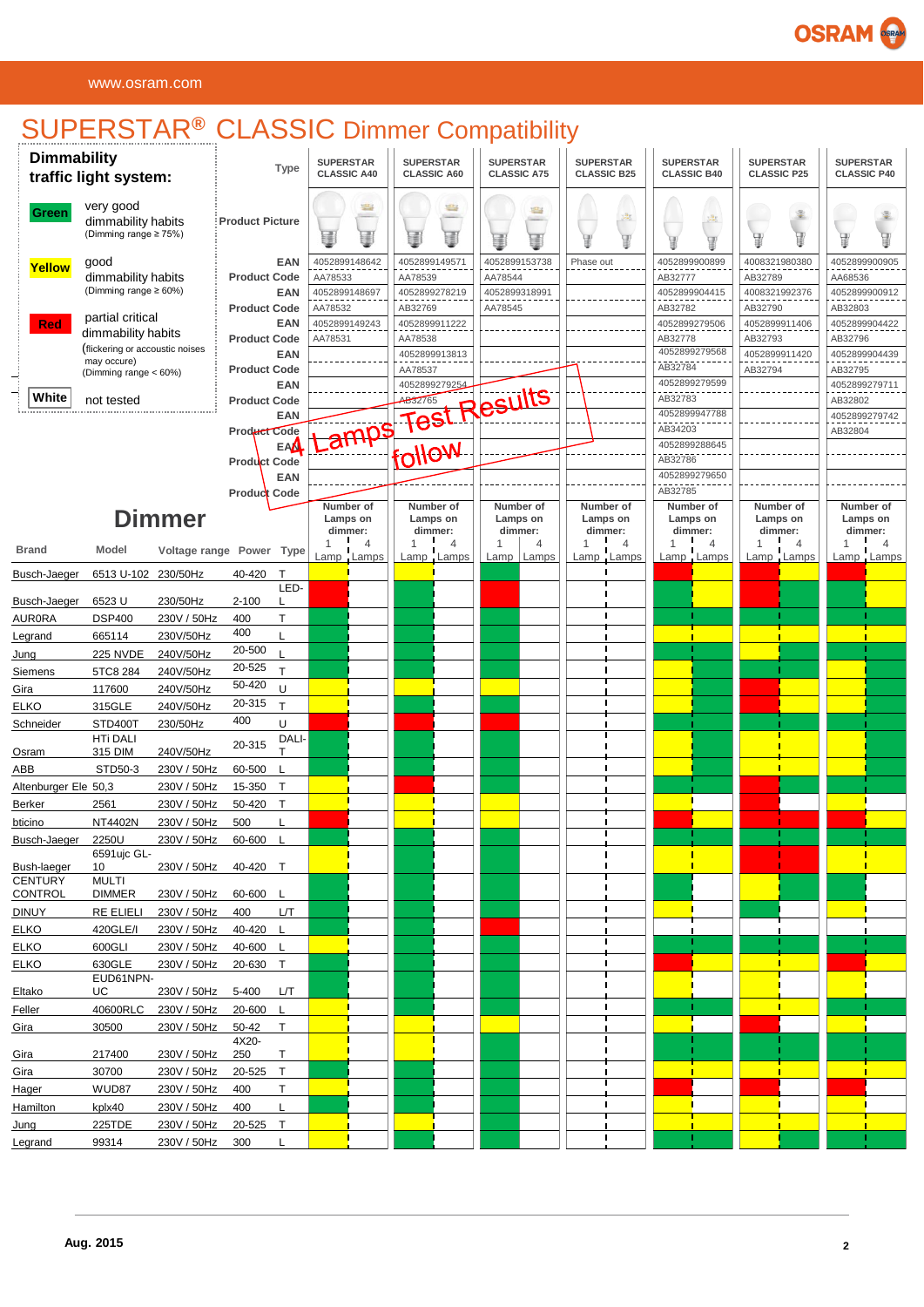# **OSRAM**

# SUPERSTAR**®** CLASSIC Dimmer Compatibility

|                       | <b>Dimmability</b><br>traffic light system:              |                            | <b>Type</b>                       | <b>CLASSIC</b><br>A40 | <b>SUPERSTAR</b>                 | <b>SUPERSTAR</b>         | <b>CLASSIC A60</b>               | <b>SUPERSTAR</b><br><b>CLASSIC A75</b> |                | <b>SUPERSTAR</b><br><b>CLASSIC</b><br><b>B25</b> |                                  | <b>SUPERSTAR</b><br><b>CLASSIC B40</b> |                | <b>SUPERSTAR</b><br><b>CLASSIC P25</b> |                               | <b>SUPERSTAR</b><br><b>CLASSIC P40</b> |                                  |
|-----------------------|----------------------------------------------------------|----------------------------|-----------------------------------|-----------------------|----------------------------------|--------------------------|----------------------------------|----------------------------------------|----------------|--------------------------------------------------|----------------------------------|----------------------------------------|----------------|----------------------------------------|-------------------------------|----------------------------------------|----------------------------------|
| Green                 | very good<br>dimmability habits<br>(Dimming range ≥ 75%) |                            | <b>Product Picture</b>            | ₫                     | 坚                                |                          | ₩<br>a.                          |                                        | tB.<br>2       |                                                  | $\mathbb{R}^3$<br>V              |                                        | 識<br>Œ         | 山海山                                    | 峯                             |                                        |                                  |
| Yellow                | good<br>dimmability habits<br>(Dimming range ≥ 60%)      |                            | <b>EAN</b><br><b>Product Code</b> | AA78533               | 4052899148642                    | 4052899149571<br>AA78539 |                                  | 4052899153738<br>AA78544               |                | Phase out                                        |                                  | 4052899900899<br>AB32777               |                | 4008321980380<br>AB32789               |                               | 4052899900905<br>AA68536               |                                  |
|                       | partial critical                                         |                            | <b>EAN</b><br><b>Product Code</b> | AA78532               | 4052899148697                    | AB32769                  | 4052899278219                    | 4052899318991<br>AA78545               |                |                                                  |                                  | 4052899904415<br>AB32782               |                | 4008321992376<br>AB32790               |                               | 4052899900912<br>AB32803               |                                  |
| <b>Red</b>            | dimmability habits                                       |                            | <b>EAN</b>                        |                       | 4052899149243                    |                          | 4052899911222                    |                                        |                |                                                  |                                  | 4052899279506                          |                | 4052899911406                          |                               | 4052899904422                          |                                  |
|                       | (flickering or accoustic noises                          |                            | <b>Product Code</b>               | AA78531               |                                  | AA78538                  |                                  |                                        |                |                                                  |                                  | AB32778                                |                | AB32793                                |                               | AB32796                                |                                  |
|                       | may occure)<br>(Dimming range < 60%)                     |                            | <b>EAN</b>                        |                       |                                  |                          | 4052899913813                    |                                        |                |                                                  |                                  | 4052899279568                          |                | 4052899911420                          |                               | 4052899904439                          |                                  |
|                       |                                                          |                            | <b>Product Code</b>               |                       |                                  | AA78537                  |                                  |                                        |                |                                                  |                                  | AB32784<br>4052899279599               |                | AB32794                                |                               | AB32795                                |                                  |
| White                 | not tested                                               |                            | <b>EAN</b><br><b>Product Code</b> |                       |                                  | AB32765                  | 4052899279254                    |                                        |                |                                                  |                                  | AB32783                                |                |                                        |                               | 4052899279711<br>AB32802               |                                  |
|                       |                                                          |                            | <b>EAN</b>                        |                       |                                  |                          |                                  |                                        |                |                                                  |                                  | 4052899947788                          |                |                                        |                               | 4052899279742                          |                                  |
|                       |                                                          |                            | <b>Product Code</b>               |                       |                                  |                          |                                  |                                        |                |                                                  |                                  | AB34203                                |                |                                        |                               | AB32804                                |                                  |
|                       |                                                          |                            | <b>EAN</b>                        |                       |                                  |                          |                                  |                                        |                |                                                  |                                  | 4052899288645                          |                |                                        |                               |                                        |                                  |
|                       |                                                          |                            | <b>Product Code</b><br><b>EAN</b> |                       |                                  |                          |                                  |                                        |                |                                                  |                                  | AB32786<br>4052899279650               |                |                                        |                               |                                        |                                  |
|                       |                                                          |                            | <b>Product Code</b>               |                       |                                  |                          |                                  |                                        |                |                                                  |                                  | AB32785                                |                |                                        |                               |                                        |                                  |
|                       | <b>Dimmer</b>                                            |                            |                                   |                       | Number of<br>Lamps on<br>dimmer: |                          | Number of<br>Lamps on<br>dimmer: | Number of<br>Lamps on<br>dimmer:       |                |                                                  | Number of<br>Lamps on<br>dimmer: | Number of<br>Lamps on<br>dimmer:       |                |                                        | Number of Lamps<br>on dimmer: |                                        | Number of<br>Lamps on<br>dimmer: |
| <b>Brand</b>          | Model                                                    | Voltage range              | Powe Ty                           | 1                     | $\overline{4}$                   | 1                        | $\overline{4}$                   | $\mathbf{1}$                           | $\overline{4}$ | 1                                                | 4                                | $\mathbf{1}$                           | $\overline{4}$ | -1                                     | $\overline{4}$                | 1                                      | $\overline{4}$                   |
|                       |                                                          |                            | pe                                | Lamp                  | Lamps                            | Lamp                     | Lamps                            | Lamp                                   | Lamps          | Lamp                                             | Lamps                            | Lamp                                   | Lamps          | Lamp                                   | Lamps                         | Lamp                                   | Lamps                            |
| Legrand               | 281004                                                   | 230V / 50Hz                | 500                               |                       |                                  |                          |                                  |                                        |                |                                                  |                                  |                                        |                |                                        |                               |                                        |                                  |
| Legrand               | 281060<br>617030                                         | 230V / 50Hz                | 500<br>I.<br>600<br>L             |                       |                                  |                          |                                  |                                        |                |                                                  |                                  |                                        |                |                                        |                               |                                        |                                  |
| Legrand<br>Legrand    | 617031                                                   | 230V / 50Hz<br>230V / 50Hz | 1000<br><sup>L</sup>              |                       |                                  |                          |                                  |                                        |                |                                                  |                                  |                                        |                |                                        |                               |                                        |                                  |
| Legrand               | 770061                                                   | 230V / 50Hz                | 400<br>T                          |                       |                                  |                          |                                  |                                        |                |                                                  |                                  |                                        |                |                                        |                               |                                        |                                  |
| Legrand               | 770062                                                   | 230V / 50Hz                | T<br>400                          |                       |                                  |                          |                                  |                                        |                |                                                  |                                  |                                        |                |                                        |                               |                                        |                                  |
| Legrand               | 078405                                                   | 230V / 50Hz                | 600<br>L                          |                       |                                  |                          |                                  |                                        |                |                                                  |                                  |                                        |                |                                        |                               |                                        |                                  |
|                       |                                                          |                            | $40 -$                            |                       |                                  |                          |                                  |                                        |                |                                                  |                                  |                                        |                |                                        |                               |                                        |                                  |
| LKO                   | 420GLE/I                                                 | 230V / 50Hz                | 420<br>T                          |                       |                                  |                          |                                  |                                        |                |                                                  |                                  |                                        |                |                                        |                               |                                        |                                  |
| <b>MASTER</b>         | DM-2500                                                  | 230V / 50Hz                | 2500<br>-L                        |                       |                                  |                          |                                  |                                        |                |                                                  |                                  |                                        |                |                                        |                               |                                        |                                  |
| <b>MASTER</b>         | DM-DGL                                                   | 230V / 50Hz                | 1000 L<br>40-                     |                       |                                  |                          |                                  |                                        |                |                                                  |                                  |                                        |                |                                        |                               |                                        |                                  |
| Merten                | MEG 5131                                                 | 230V / 50Hz                | 400<br>L                          |                       |                                  |                          |                                  |                                        |                |                                                  |                                  |                                        |                |                                        |                               |                                        |                                  |
| Merten                | MEG 5135                                                 | 230V / 50Hz                | 60-<br>1000 L                     |                       |                                  |                          |                                  |                                        |                |                                                  |                                  |                                        |                |                                        |                               |                                        |                                  |
| Merten                | MEG 5140                                                 | 230V / 50Hz                | $9 - 10$                          |                       |                                  |                          |                                  |                                        |                |                                                  |                                  |                                        |                |                                        |                               |                                        |                                  |
| Merten                | MEG 5170-0300                                            |                            |                                   |                       |                                  |                          |                                  |                                        |                |                                                  |                                  |                                        |                |                                        |                               |                                        |                                  |
| МK                    | K4501                                                    | 230V / 50Hz                | 180<br>L                          |                       |                                  |                          |                                  |                                        |                |                                                  |                                  |                                        |                |                                        |                               |                                        |                                  |
| <b>NEXUS</b>          | 881P-01                                                  | 230V / 50Hz                | 400<br>L                          |                       |                                  |                          |                                  |                                        |                |                                                  |                                  |                                        |                |                                        |                               |                                        |                                  |
| <b>NIKO</b>           | 310-01900/01901                                          | 230V / 50Hz                | Ц<br>5-200 T                      |                       |                                  |                          |                                  |                                        |                |                                                  |                                  |                                        |                |                                        |                               |                                        |                                  |
|                       |                                                          |                            | Ц                                 |                       |                                  |                          |                                  |                                        |                |                                                  |                                  |                                        |                |                                        |                               |                                        |                                  |
| <b>NIKO</b>           | 330-00700/00701                                          | 230V / 50Hz                | 5-200 T<br>DA                     |                       |                                  |                          |                                  |                                        |                |                                                  |                                  |                                        |                |                                        |                               |                                        |                                  |
|                       | <b>HTi DALI 105/230-</b>                                 |                            | LI-<br>$35-$                      |                       |                                  |                          |                                  |                                        |                |                                                  |                                  |                                        |                |                                        |                               |                                        |                                  |
| <b>OSRAM</b>          | 240DIM Output 12v 230V / 50Hz                            |                            | 105<br>T.<br>60-                  |                       |                                  |                          |                                  |                                        |                |                                                  |                                  |                                        |                |                                        |                               |                                        |                                  |
| PEHA                  | 435HAN                                                   | 230V / 50Hz                | 600<br>L                          |                       |                                  |                          |                                  |                                        |                |                                                  |                                  |                                        |                |                                        |                               |                                        |                                  |
| shuttle               | SDIM-T-LED-500W                                          | 230V / 50Hz                | 2-500 T                           |                       |                                  |                          |                                  |                                        |                |                                                  |                                  |                                        |                |                                        |                               |                                        |                                  |
| Siemens               | 5WG1-527-1AB31                                           | 230V / 50Hz                | $20 -$<br>500<br>T                |                       |                                  |                          |                                  |                                        |                |                                                  |                                  |                                        |                |                                        |                               |                                        |                                  |
| VADSBO                | LD220                                                    | 230V / 50Hz                | 1-200 T                           |                       |                                  |                          |                                  |                                        |                |                                                  |                                  |                                        |                |                                        |                               |                                        |                                  |
| <b>VARILIGHT HQ3W</b> |                                                          | 230V / 50Hz                | 400<br>L.                         |                       |                                  |                          |                                  |                                        |                |                                                  |                                  |                                        |                |                                        |                               |                                        |                                  |
|                       | VARILIGHT JQP401W                                        | 230V / 50Hz                | T<br>400<br>$\cup$                |                       |                                  |                          |                                  |                                        |                |                                                  |                                  |                                        |                |                                        |                               |                                        |                                  |
| Vimar                 | 20135                                                    | 230V / 50Hz                | $3-100$ T<br>$10 -$               |                       |                                  |                          |                                  |                                        |                |                                                  |                                  |                                        |                |                                        |                               |                                        |                                  |
| Werten                | MEG5170-030                                              | 230V / 50Hz                | $\top$<br>200                     |                       |                                  |                          |                                  |                                        |                |                                                  |                                  |                                        |                |                                        |                               |                                        |                                  |
| ZANO                  | <b>WH251</b>                                             | 230V / 50Hz                | 250<br>L                          |                       |                                  |                          |                                  |                                        |                |                                                  |                                  |                                        |                |                                        |                               |                                        |                                  |
| ZANO                  | <b>WH401</b>                                             | 230V / 50Hz                | L<br>400                          |                       |                                  |                          |                                  |                                        |                |                                                  |                                  |                                        |                |                                        |                               |                                        |                                  |
| ZANO                  | Z GRID 500                                               | 230V / 50Hz                | T<br>500                          |                       |                                  |                          |                                  |                                        |                |                                                  |                                  |                                        |                |                                        |                               |                                        |                                  |
| ZANO                  | Augg 201500                                              | 230V / 50Hz                | $\mathsf{T}$<br>250               |                       |                                  |                          |                                  |                                        |                |                                                  |                                  |                                        |                |                                        |                               |                                        |                                  |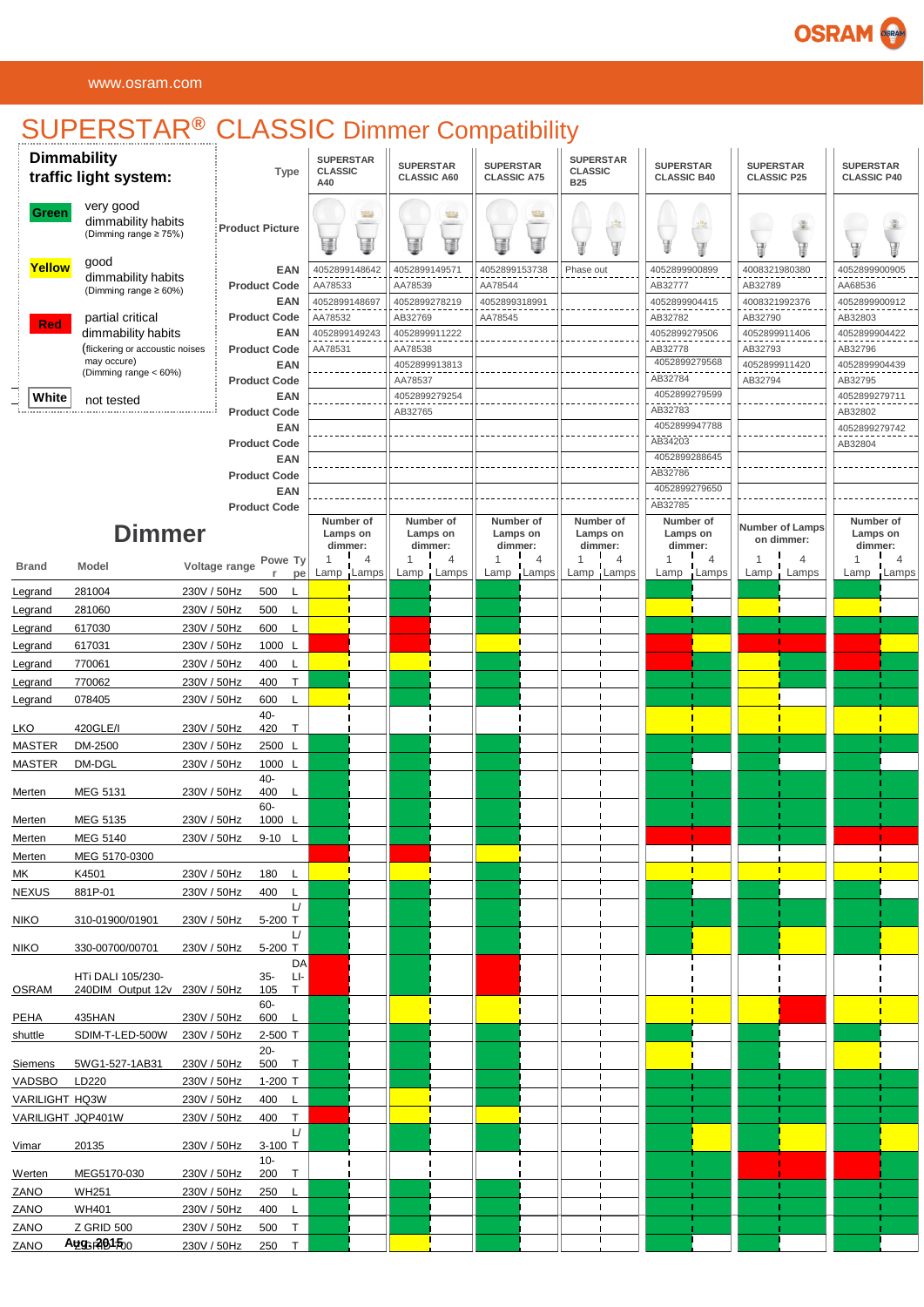## SUPERSTAR CLASSIC Dimmer Compatibility

| <b>Dimmability</b>               | traffic light system:                                                                   |                                          |        | Type                                            | <b>SUPERSTAR</b><br><b>GLOBE G95 60</b> |            |  |  |
|----------------------------------|-----------------------------------------------------------------------------------------|------------------------------------------|--------|-------------------------------------------------|-----------------------------------------|------------|--|--|
| Green                            | very good<br>dimmability habits<br>(Dimming range ≥ 75%)                                |                                          |        | <b>Product Picture</b>                          |                                         |            |  |  |
| Yellow                           | good<br>dimmability habits<br>(Dimming range ≥ 60%)                                     |                                          |        | <b>EAN</b><br><b>Product Code</b><br><b>EAN</b> | 4052899937857<br>AB32713                |            |  |  |
|                                  |                                                                                         |                                          |        | <b>Product Code</b>                             |                                         |            |  |  |
| Red                              | partial critical<br>dimmability habits<br>flickering or accoustic noises<br>may occure) |                                          |        | <b>EAN</b><br><b>Product Code</b><br><b>EAN</b> |                                         |            |  |  |
| White                            | (Dimming range < 60%)<br>not tested                                                     |                                          |        | <b>Product Code</b>                             | Number of                               |            |  |  |
|                                  |                                                                                         | Dimmer                                   |        |                                                 | Lamps on<br>dimmer:                     |            |  |  |
| Brand                            | <b>Model</b>                                                                            | Voltage<br>range                         | Power  | Type                                            | 1<br>Lamp                               | 4<br>Lamps |  |  |
| Busch-Jaeger                     | 6513 U-<br>102                                                                          | 230/50Hz                                 | 40-420 | Т                                               |                                         |            |  |  |
| Busch-Jaeger                     | 6523 U                                                                                  | 230/50Hz                                 | 2-100  | LED-L                                           |                                         |            |  |  |
| <b>AUR0RA</b>                    | <b>DSP400</b>                                                                           | 230V / 50Hz                              | 400    | Т                                               |                                         |            |  |  |
| Legrand                          | 665114                                                                                  | 230V/50Hz                                | 400    | L                                               |                                         |            |  |  |
| Jung                             |                                                                                         | 225 NVDE 240V/50Hz                       | 20-500 | L                                               |                                         |            |  |  |
| Siemens                          | 5TC8 284                                                                                | 240V/50Hz                                | 20-525 | Т                                               |                                         |            |  |  |
| Gira                             | 117600                                                                                  | 240V/50Hz                                | 50-420 | U                                               |                                         |            |  |  |
| <b>ELKO</b>                      | 315GLE                                                                                  | 240V/50Hz                                | 20-315 | т                                               |                                         |            |  |  |
| Schneider                        | STD400T<br><b>HTi DALI</b>                                                              | 230/50Hz                                 | 400    | U                                               |                                         |            |  |  |
| Osram                            | 315 DIM                                                                                 | 240V/50Hz                                | 20-315 | DALI-T                                          |                                         |            |  |  |
| ABB<br>Altenburger Ele           | STD50-3<br>50,3                                                                         | 230V / 50Hz 60-500<br>230V / 50Hz 15-350 |        | L<br>Т                                          |                                         |            |  |  |
| Berker                           | 2561                                                                                    | 230V / 50Hz 50-420                       |        | Т                                               |                                         |            |  |  |
| bticino                          | NT4402N                                                                                 | 230V / 50Hz 500                          |        | L                                               |                                         |            |  |  |
| Busch-Jaeger                     | 2250U                                                                                   | 230V / 50Hz 60-600                       |        | L                                               |                                         |            |  |  |
| Bush-laeger                      | 6591ujc<br>GL-10                                                                        | 230V / 50Hz 40-420                       |        | т                                               |                                         |            |  |  |
| <b>CENTURY</b><br><b>CONTROL</b> | <b>MULTI</b><br><b>DIMMER</b>                                                           | 230V / 50Hz 60-600                       |        |                                                 |                                         |            |  |  |
| DINUY                            |                                                                                         | RE ELIELI 230V / 50Hz 400                |        | L/Т                                             |                                         |            |  |  |
| <b>ELKO</b>                      | 600GLI                                                                                  | 230V / 50Hz 40-600 L                     |        |                                                 |                                         |            |  |  |
| <b>ELKO</b>                      | 630GLE                                                                                  | 230V / 50Hz 20-630                       |        | Т                                               |                                         |            |  |  |
| Eltako                           | EUD61NP<br>N-UC                                                                         | 230V / 50Hz 5-400                        |        | L/T                                             |                                         |            |  |  |
| Feller                           | 40600RLC                                                                                | 230V / 50Hz 20-600                       |        | L                                               |                                         |            |  |  |
| Gira                             | 30500                                                                                   | 230V / 50Hz 50-42                        | 4X20-  | Т                                               |                                         |            |  |  |
| Gira                             | 217400                                                                                  | 230V / 50Hz 250                          |        | Τ                                               |                                         |            |  |  |
| Gira                             | 30700                                                                                   | 230V / 50Hz 20-525                       |        | т                                               |                                         |            |  |  |
| Hager                            | WUD87                                                                                   | 230V / 50Hz 400                          | Т      |                                                 |                                         |            |  |  |
| Hamilton                         | kplx40                                                                                  | 230V / 50Hz 400                          |        | L                                               |                                         |            |  |  |
| Jung                             | 225TDE                                                                                  | 230V / 50Hz 20-525                       |        | Т                                               |                                         |            |  |  |
| Legrand                          | 99314                                                                                   | 230V / 50Hz 300                          |        | L                                               |                                         |            |  |  |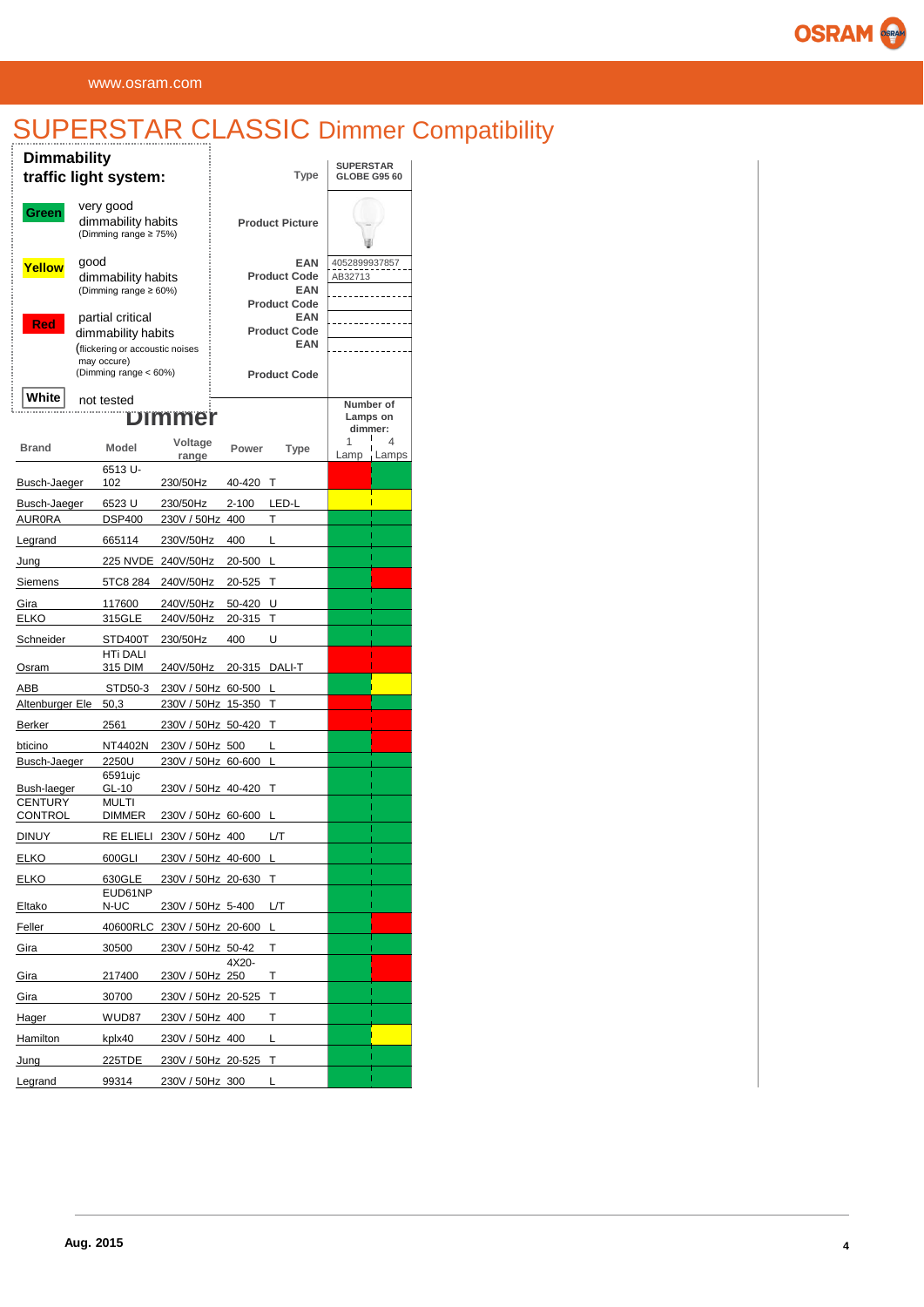# SUPERSTAR CLASSIC Dimmer Compatibility

| <b>Dimmability</b> | traffic light system:                                                                                             |                  | Type                                       | <b>SUPERSTAR</b><br><b>GLOBE G95 60</b> |           |            |  |
|--------------------|-------------------------------------------------------------------------------------------------------------------|------------------|--------------------------------------------|-----------------------------------------|-----------|------------|--|
| Green              | very good<br>dimmability habits<br>(Dimming range ≥ 75%)                                                          |                  | <b>Product Picture</b>                     |                                         |           |            |  |
| Yellow             | good<br>dimmability habits<br>(Dimming range ≥ 60%)                                                               |                  | <b>Product Code</b><br><b>Product Code</b> | 4052899937857<br>AB32713                |           |            |  |
| <b>Red</b>         | partial critical<br>dimmability habits<br>(flickering or accoustic noises<br>may occure)<br>(Dimming range < 60%) |                  | <b>Product Code</b><br><b>Product Code</b> |                                         |           |            |  |
| White              | not tested<br>Dimmer                                                                                              |                  |                                            | Number of<br>Lamps on<br>dimmer:        |           |            |  |
| <b>Brand</b>       | <b>Model</b>                                                                                                      | Voltage<br>range | Power                                      | Type                                    | 1<br>Lamp | 4<br>Lamps |  |
| Legrand            | 281004                                                                                                            | 230V / 50Hz      | 500                                        | L                                       |           |            |  |
| Legrand            | 281060                                                                                                            | 230V / 50Hz      | 500                                        | L                                       |           |            |  |
| Legrand            | 617030                                                                                                            | 230V / 50Hz      | 600                                        | L                                       |           |            |  |
| Legrand            | 617031                                                                                                            | 230V / 50Hz      | 1000                                       | L                                       |           |            |  |
| Legrand            | 770061                                                                                                            | 230V / 50Hz      | 400                                        | L                                       |           |            |  |
| Legrand            | 770062                                                                                                            | 230V / 50Hz      | 400                                        | Т                                       |           |            |  |
| Legrand            | 078405                                                                                                            | 230V / 50Hz      | 600                                        | L                                       |           |            |  |
| <b>LKO</b>         | 420GLE/I                                                                                                          | 230V / 50Hz      | 40-420                                     | T                                       |           |            |  |
| MASTER             | DM-2500                                                                                                           | 230V / 50Hz      | 2500                                       | L                                       |           |            |  |
| MASTER             | DM-DGL                                                                                                            | 230V / 50Hz      | 1000                                       | L                                       |           |            |  |
| Merten             | MEG5131                                                                                                           | 230V / 50Hz      | 40-400                                     | L                                       |           |            |  |
| Merten             | MEG5135                                                                                                           | 230V / 50Hz      | 60-1000                                    | L                                       |           |            |  |
| Merten             | MEG5140                                                                                                           | 230V / 50Hz      | 9-10                                       | L                                       |           |            |  |
| МK                 | K4501                                                                                                             | 230V / 50Hz      | 180                                        | L                                       |           |            |  |
| <b>NEXUS</b>       | 881P-01                                                                                                           | 230V / 50Hz      | 400                                        | L                                       |           |            |  |
| <b>NIKO</b>        | $310 -$<br>01900/01901<br>330-                                                                                    | 230V / 50Hz      | 5-200                                      | L/T                                     |           |            |  |
| <b>NIKO</b>        | 00700/00701                                                                                                       | 230V / 50Hz      | 5-200                                      | L/T                                     |           |            |  |
| OSRAM              | <b>HTi DALI</b><br>105/230-<br>240DIM Output<br>12v                                                               | 230V / 50Hz      | 35-105                                     | DALI<br>٠T                              |           |            |  |
| PEHA               | 435HAN                                                                                                            | 230V / 50Hz      | 60-600                                     | L                                       |           |            |  |
| shuttle            | SDIM-T-LED-<br>500W                                                                                               | 230V / 50Hz      | 2-500                                      | Τ                                       |           |            |  |
| Siemens            | 5WG1-527-<br>1AB31                                                                                                | 230V / 50Hz      | 20-500                                     | Τ                                       |           |            |  |
| VADSBO             | LD220                                                                                                             | 230V / 50Hz      | 1-200                                      | Τ                                       |           |            |  |
| VARILIGHT          | HQ3W                                                                                                              | 230V / 50Hz      | 400                                        | Г                                       |           |            |  |
| <b>VARILIGHT</b>   | JQP401W                                                                                                           | 230V / 50Hz      | 400                                        | т                                       |           |            |  |
| Vimar              | 20135                                                                                                             | 230V / 50Hz      | 3-100                                      | L/T                                     |           |            |  |
| Werten             | MEG5170-030                                                                                                       | 230V / 50Hz      | 10-200                                     | Т                                       |           |            |  |
| ZANO               | WH251                                                                                                             | 230V / 50Hz      | 250                                        | Г                                       |           |            |  |
| ZANO               | WH401                                                                                                             | 230V / 50Hz      | 400                                        | L                                       |           |            |  |
| ZANO               | Z GRID 500                                                                                                        | 230V / 50Hz      | 500                                        | Т                                       |           |            |  |
| ZANO               | Z GRID 700                                                                                                        | 230V / 50Hz 250  |                                            | т                                       |           |            |  |